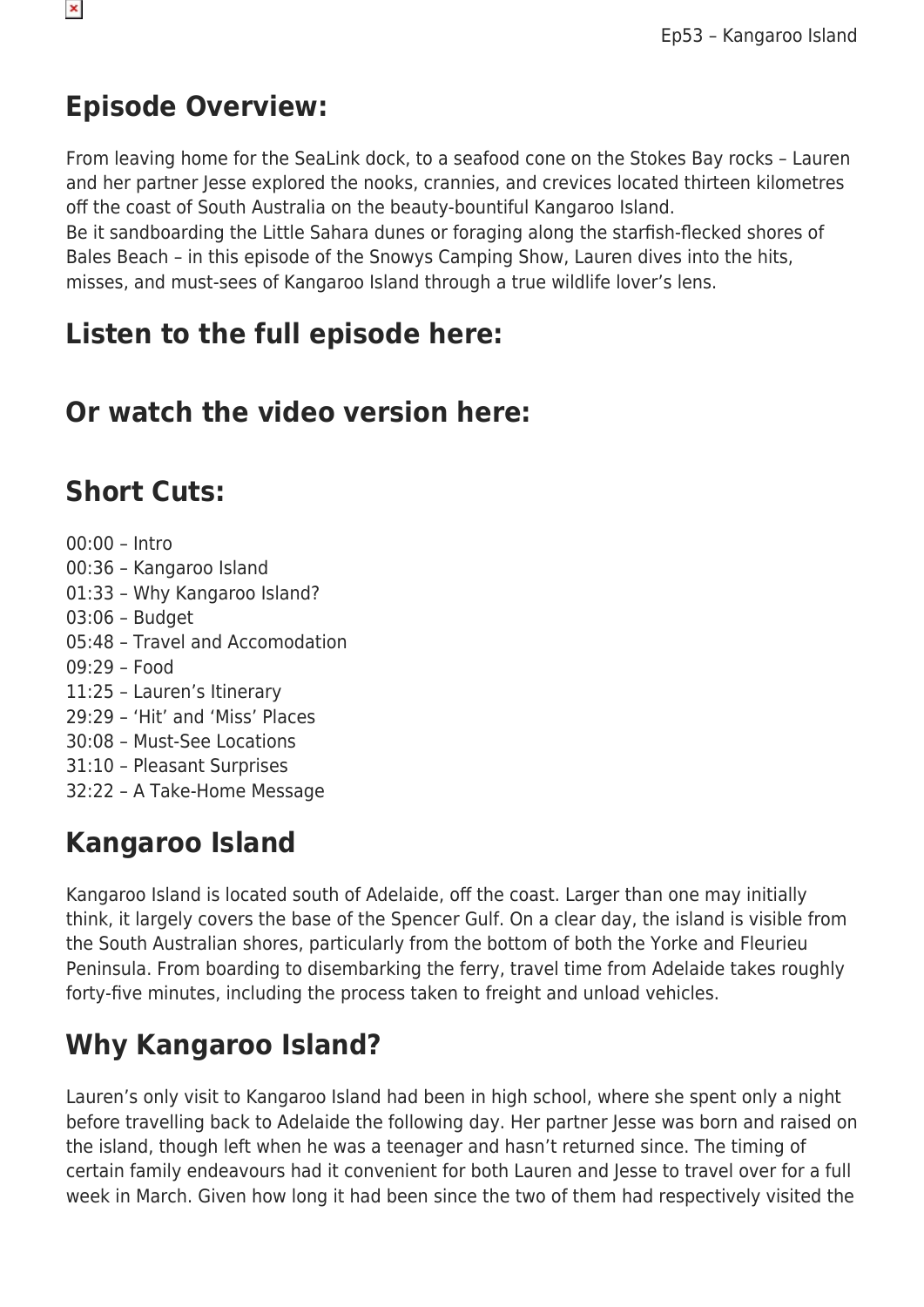island – coupled with the sheer cost of a trip for two – they decided to first experience it kidfree.

# **Budget**

Last Christmas, Lauren's gift was an "overseas holiday"…with SeaLink! As the cost of travel is likely to be a barrier for some, Lauren recommends a SeaLink voucher as a present idea for loved ones looking to visit Kangaroo Island. For both Lauren and Jesse to travel with their camper van in early March, the cost of travelling via the ferry was just over \$450. Any vehicle longer than five metres required a prior booking.

Despite the pricey travel expense, Lauren can confirm that after experiencing an immersion of what the island has to offer, she understands and supports the costs involved. With them came a greater appreciation for what there was to see and do, where more accessibility may have cheapened the experience.

### **Travelling and Accommodation**

Lauren and Jesse left for their holiday on a Thursday night and returned late on the Wednesday of the following week. The ferry was pleasant, though rougher on their return to Adelaide than it was on the way over.

On the island, Lauren and Jesse stayed in their camper van, where booking at the caravan park in advance wasn't necessary given their travels outside of school holiday periods. Lauren describes many council-based campgrounds with physical meters available as the payment method, while most National Park campgrounds have adequate phone signal and are paid for on their respective website via a QR code, displayed onsite.

While the websites indicate which sites at the campground are available, Lauren describes how common it is to find that most people arrive first before booking and paying online. As a result, these campsites aren't registered on the website as occupied. For this reason, Lauren suggests pre-booking during the busy holiday periods, but not necessarily in the off-season.

### **Food**

For cost efficiency, Lauren and Jesse decided to pre-pack their food. While Jesse grew up on the island, the cost of travelling across as a tourist – let alone living as a resident, with cargo fees and related logistics – meant expenses were higher than what one may pay in an SA town.

All their shopping was done at home in Adelaide, with a final stop in Yankalilla to fill up with fuel. At the eastern end of the island, Penneshaw and other core towns like Parndana and Kingscote have means of both food and fuel, including supermarkets. While travelling back to these towns may steal forty-five minutes to an hour from your day, they provide a safeguard for obtaining any missing or additional items – such a forgotten jumper, or more snack-like foods.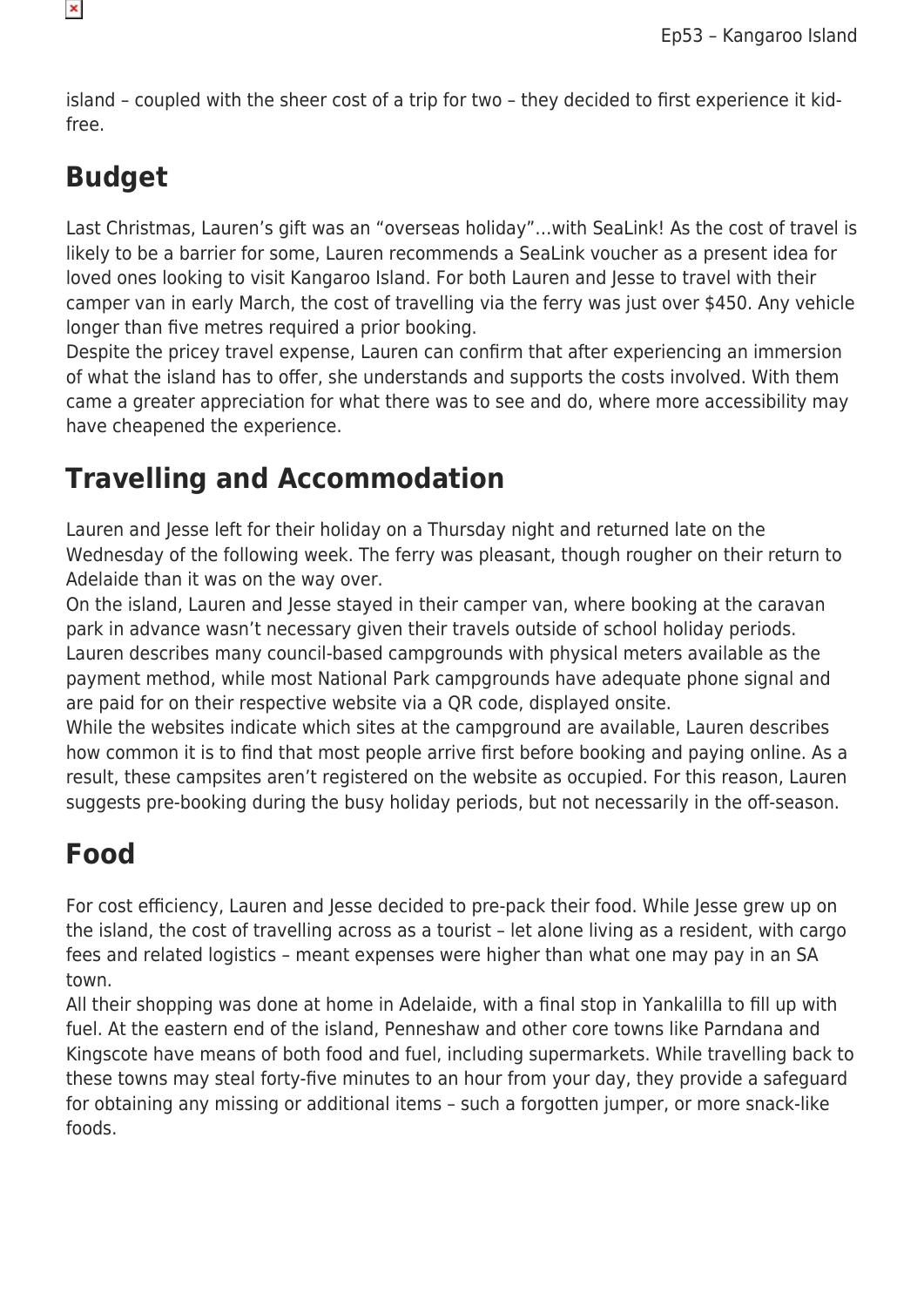#### **Itinerary**

Given their six-day long trip, Lauren and Jesse loosely followed a section in SeaLink's suggested itineraries on Kangaroo Island. The comprehensive guidebook details seven regions across seven days, where the island is categorized into its separate regions. Lauren outlines where she roamed, starting from where the ferry docks at the east of the island in Penneshaw and the Dudley Peninsula. Home to cellar doors, cafes, and crystal-clear beaches, Lauren didn't favour anywhere here in particular. That said, she describes a nice campground near Antechamber Bay within the Lashmar Conservation Park, while the Cape Willoughby Lighthouse Tours are a perfect option for families with children interested in history.

Spanning across to where the east end of the island meets between Penneshaw and Kingscote, Lauren describes the American River and surrounding areas such as Pelican Lagoon, home to long hikes and coastal walks. Mount Thisby, recently re-named to Prospect Hill, climbs an extensive run of stairs up a large sand dune to the highest point on Kangaroo Island. Here, one end of the island is visible at two kilometres away. Lauren and Jesse explored this region on their final day, first cutting down to the south coast.

Lauren describes the southern areas as rugged but beautiful, spending limited time in Cape Gantheaume but recommending the walking trails and hikes established at the base of the cape. In the south coast, the Murray Lagoon at the end of Winter is thought to be stunning and surreal, especially for bird watchers. Lauren and Jesse camped within the area, and enjoyed both the cooking facilities and walking trails laced throughout.

Given their budget and disinterest in partaking in any tourist-like activities, they avoided Seal Bay – though admitted how ideal this part of the island would be for families with young children. East of Seal Bay is Bales Beach, peppered with what seemed like thousands of starfish, while Vivonne Bay holds crystal clear waters for waist-deep wading, and a large, postcard-perfect rockpool.

It was the sand dunes of Little Sahara that had Lauren caving to their only paid tourist experience – sandboarding! For only a flat entry fee, Lauren describes it as "wicked fun" (despite almost hurtling into a bush as she surfed her way down the sandy slopes)! At the western end, Lauren and Jesse visited the Flinders Chase National Park and Hanson Bay. They chose to navigate this region last on their trip due to the time of year, when seasons begin to shift and the wind picks up. The south coast tends to experience strong winds, hence their decision to traverse this area first. The western region is also home to the Kelly Hill Conservation Park, exhibiting the impressive Kelly Hill Caves – thought after two and half years since the horrific bushfires, this attraction remains closed. For this reason, and with many access roads still barricaded, Lauren would suggest for those more interested in adventure-based activities (as opposed to the cottage industry attractions, such as Clifford's Honey Farm) to delay a visit to Kangaroo Island for another year. The devastating impacts of the bushfires include a loss of vegetation aiding the maintenance of soil, while heavy rains have subsequently caused erosion.

One morning, Lauren and Jesse woke at 5:30am and made their way into the Flinders Chase National Park, stopping on Bunker Hill Lookout for a steaming hot cup of tea to start the morning. From there, they headed down to Remarkable Rocks just before 7:00am. With not another person in sight, the two of them basked in the magic of the cold, misty morning. The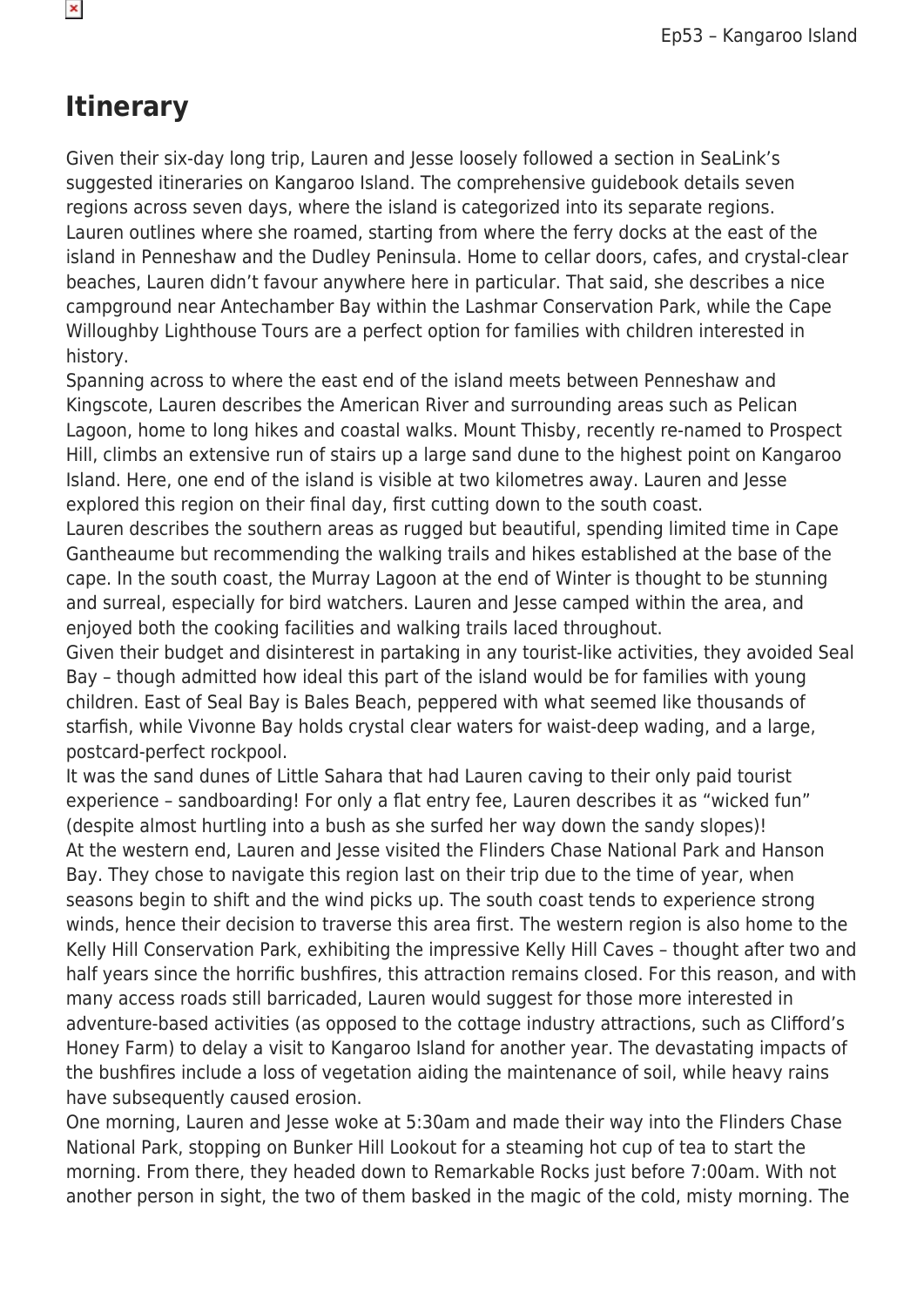large number of seals visible from Admirals Arch too meant that Lauren and Jesse were content with having not splashed out at Seal Bay instead (literally)!

 $\pmb{\times}$ 

#### With not another person in sight, Lauren basked in the magic of the cold, misty morning from Admirals Arch. Credit: Lauren Westgarth

On the western end of the north coast they visited Cape Borda, navigating the walking trails of the wildlife park. That includes those that were closed off, where Lauren had a terrifying encounter with a snake…even with fly perched on its cold, lifeless eye! Again, Lauren and Jesse avoided the cottage industry-based activites such as horse riding and winery tours, passing down the middle and through Parndana for a fuel stop without lingering for too long in the heartland.

On the north coast, commonly known beaches include Stokes Bay, Emu Bay and Smiths Bay. Most beaches in this area are familiar by their elevated representation on Instagram – though despite what she felt she was encouraged to believe on social media Lauren admits that Stokes Bay wasn't superior to any other beach. That said, the Rockpool Café (closed on Mondays) is home to the most succulent assorted seafood cone she has ever tasted! Snelling Beach was the most picturesque of them all, where Lauren considers the view coming in through Constitution Hill to be unparalleled.

All in all, Lauren and Jesse preferred to take the tracks less travelled. The excessive stylization and geo-tags on social media set an expectation for a tourist prior to visiting, removing an element of anticipation and ability to experience the island first-hand. Lauren comments that in the time she and her partner explored Bales Beach at length, roughly nine variations of groups, families, or partnerships arrived, lingered, and left. What Lauren and Jesse discovered along the shorelines and in amongst rugged beachside nature was missed by those who expected to see more in less time. Ultimately, Lauren suggests to approach the island with a sense of adventure, plenty of time, an abundance of curiosity, and a desire to absorb more of fewer places over simply marking off every location in less detail. Lastly, Lauren and Jesse stretched back to Penneshaw over the space of a full day. Having not visited the wineries or tourist-based locations, Lauren claims that a full week could be dedicated to exploring the Kingscote and Penneshaw area in its entirety. Places of note included Duck Lagoon on the Cygnet River, Emu Bay in the upper corner, the original Kingscote landing site of the first settlement, and the Oyster Farm Shop on the American River.

A full week could be dedicated to exploring the Kingscote and Penneshaw area in its entirety. Credit: Lauren Westgarth

#### **'Hit' and 'Miss' Places**

 $\pmb{\times}$ 

For Lauren, a blend of both was Stokes Bay. The glorified images on Instagram that she was privy to prior to her trip away meant her expectations of the area were heightened, in comparison to what she witnessed. That said – as long as the Rockpool Café remains, she will return!